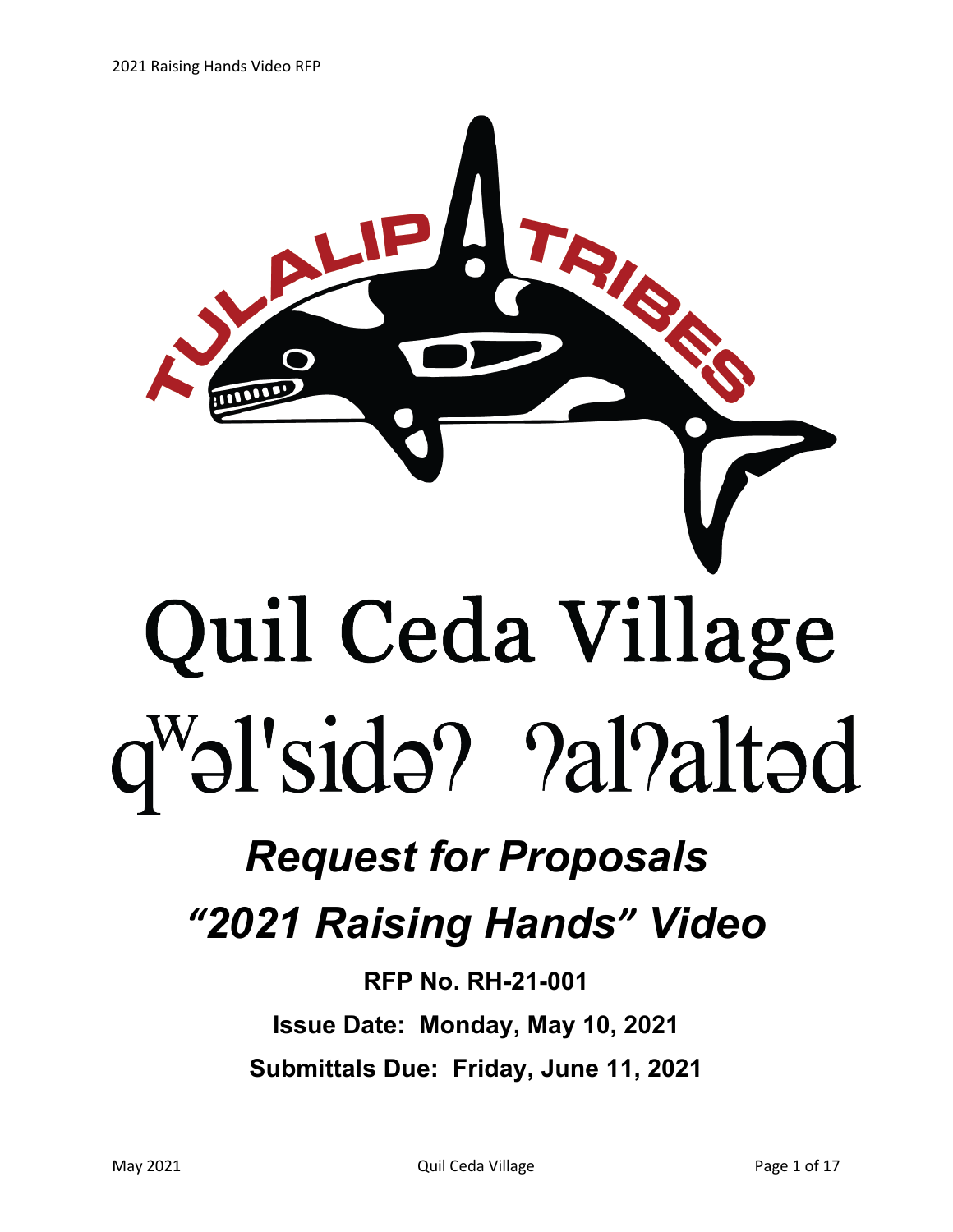# Quil Ceda Village REQUEST FOR PROPOSALS

Quil Ceda Village hereby invites you to submit a Bid Proposal in your area of expertise for this project.

#### **SIGNATURE OF BIDDER'S DULY AUTHORIZED REPRESENTATIVE**

**THIS OFFER MUST BE SIGNED IN INK BY AN AUTHORIZED REPRESENTATIVE OF THE OFFEROR. ANY ALTERATIONS OR ERASURES TO THE OFFER MUST BE INITIALED IN INK BY THE UNDERSIGNED AUTHORIZED REPRESENTATIVE.**

**The undersigned acknowledges, attests and certifies individually and on behalf of the Offeror that: (1) He/she is a duly authorized representative of the Offeror, has been authorized by Offeror to make all representations, attestations, and certifications contained in the bid/proposal document and all addenda, if any issued, and to execute this bid/proposal document on behalf of Offeror; (2) Offeror, acting by its authorized representatives, has read and understands all bid/proposal instructions, specifications, and terms and conditions contained in this bid/proposal document (including all listed attachments and addenda, if any issued); (3) Offeror certifies that this bid/proposal had been arrived at independently and has been submitted without collusion designed to limit independent bidding or competition; (4) Offeror is bound by and will comply with all requirements, specifications, and terms and conditions contained in this bid/proposal document (including all listed attachments and addenda, if any issued); (5) Offeror will furnish the designated item(s) and/or service(s) in accordance with the bid/proposal specifications and requirements and will comply in all respects with the terms of the resulting contract upon award; (6) OFFEROR WILL PROVIDE/FURNISH TULALIP TRIBES BUSINESS LICENSE NUMBER AND FEDERAL IDENTIFICATION NUMBER WITH BID SUBMISSION.**

I hereby acknowledge having received and duly considered the following addenda to the specification and the following revision or additions to the plans:

| Addenda No.                        | to No. | Inclusive.                              |      |
|------------------------------------|--------|-----------------------------------------|------|
| Bidder (COMPANY) Name              |        | TULALIP Bus. Lic. No. & FED ID# (REQ'D) |      |
| <b>Bidder Address</b>              |        |                                         |      |
| <b>Authorized Signature</b>        |        |                                         | Date |
| Title of Authorized Representative |        |                                         |      |
| <b>Contact Person</b>              |        | Phone                                   | Fax  |
|                                    |        |                                         |      |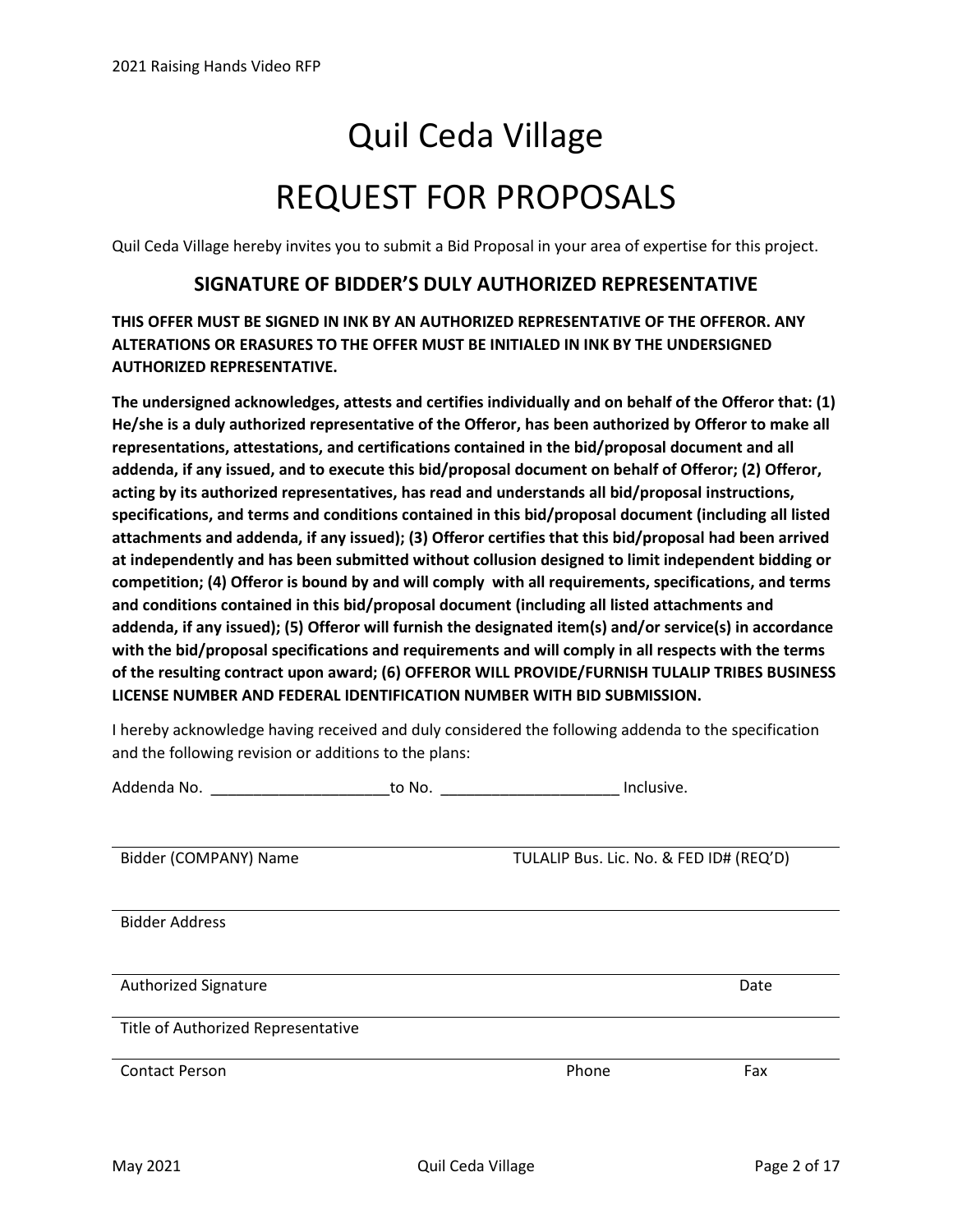### <span id="page-2-0"></span>A. Summary

These documents constitute a Request for Proposals (RFP) from prospective Video Design and Development companies for the digital video design, development and production services of the project described below.

The purpose and intent of the RFP is for Quil Ceda Village to identify the "best value" proposer for the digital video design, development, and production services of the Tulalip Tribes' 2021 "Raising Hands" Video. Quil Ceda Village will issue a negotiated Guaranteed Maximum Price Video Design and Development contract as a result of theseefforts.

Project Number: RH-21-001 Project Name: "Raising Hands" Video design, development and production services Project Location: Tulalip, Washington Project Owner: Quil Ceda Village Project Manager: Ms. Marilyn Sheldon Address: 8802 27TH AVE NE Phone/Fax: (360) 716-5070 / (360) 716-0126 E-mail[:msheldon@tulaliptribes-nsn.gov](mailto:msheldon@tulaliptribes-nsn.gov)

This RFP invites Video Design and Development companies to submit qualifications and design concepts for the first phase of the selection process, along with a project budget and price proposal for the

proposed design concept. Interviews may be conducted with Finalists to review the Team's qualifications, concepts and budget. Our intent is to select the winning team based on a "best value" and "best qualified" assessment.

Teams must have an established record of performance in the delivery of digital video design, development and production services on similar scaled projects and demonstrate commitment to the successful completion of the project. Lead firms are encouraged to assemble a full team of subconsultants sufficient to provide expertise required for the successful completion of the project.

Submitters shall label their Proposals "Raising Hands Video" and deliver them to the office of the Consolidated Borough of Quil Ceda Village – Administrative Office at 8802 27th Avenue NE, Tulalip, WA 98271-9694 by 2 p.m. on June 11, 2021. Final selection of a proposal and award of a contract is subject to approval by Quil Ceda Village. Quil Ceda Village reserves the right to cancel the RFP or to reject any or all Proposals if it is in Quil Ceda Village's interest to do so. Quil Ceda Village may waive minor informalities contained in any Proposal.

All questions concerning this RFP are to be submitted in writing (via mail, facsimile, or email) to Marilyn Sheldon (see paragraph [A.6\)](#page-4-0).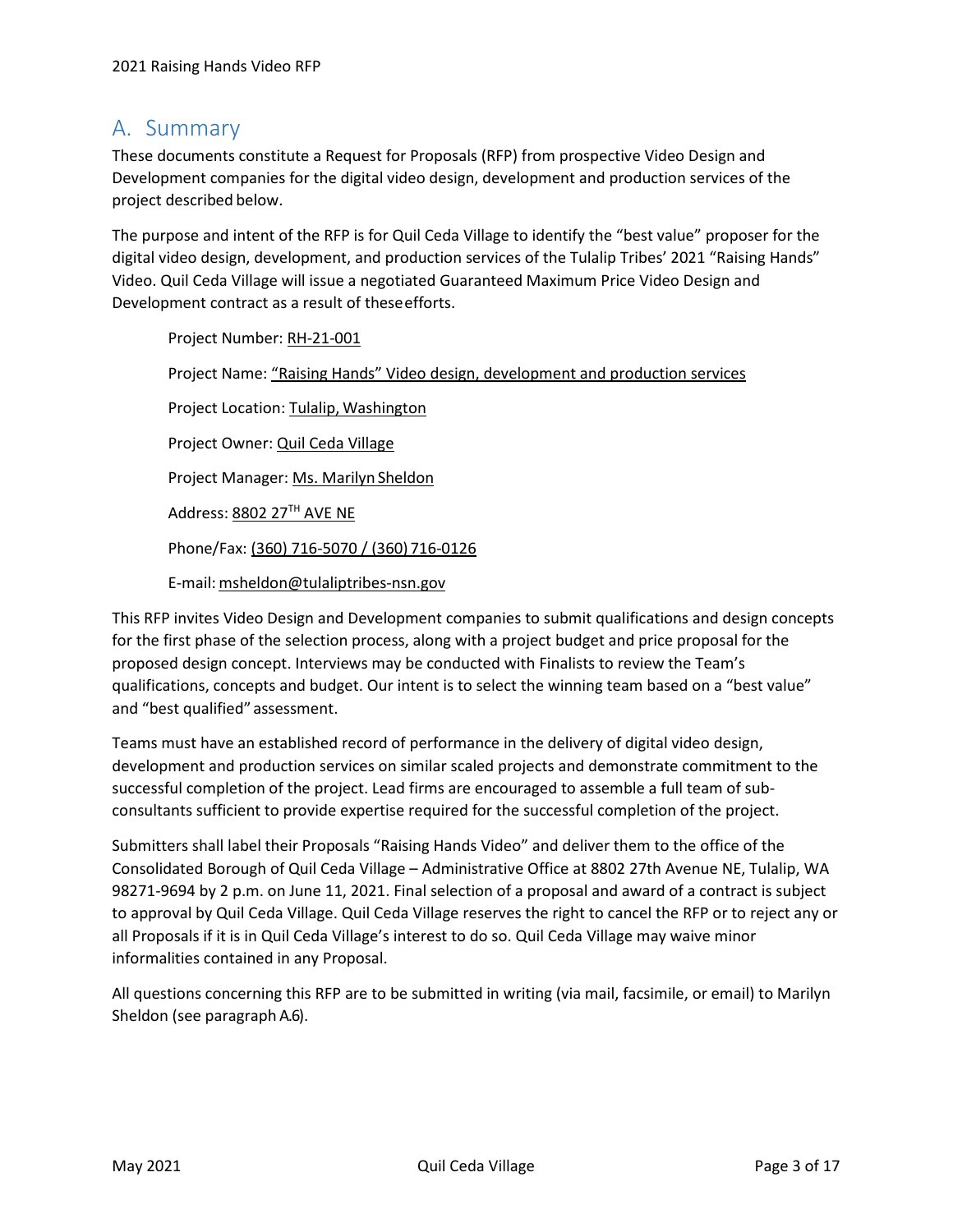### Table of Contents

| A.        |       |  |  |
|-----------|-------|--|--|
|           | A.1   |  |  |
|           | A.2   |  |  |
|           | A.3   |  |  |
|           | A.4   |  |  |
|           | A.5   |  |  |
|           | A.6   |  |  |
|           | A.7   |  |  |
|           | A.8   |  |  |
|           | A.9   |  |  |
|           | A.10  |  |  |
|           | A.11  |  |  |
|           | A.12  |  |  |
| <b>B.</b> |       |  |  |
|           | B.1   |  |  |
|           | B.1.1 |  |  |
|           | B.1.2 |  |  |
|           | B.1.3 |  |  |
| C.        |       |  |  |
| C.1       |       |  |  |
|           | C.2   |  |  |
|           | C.3   |  |  |
|           | C.4   |  |  |
|           | C.5   |  |  |
|           | C.6   |  |  |
|           | C.7   |  |  |
| D.        |       |  |  |
|           | D.1   |  |  |
|           | D.2   |  |  |
| E.        |       |  |  |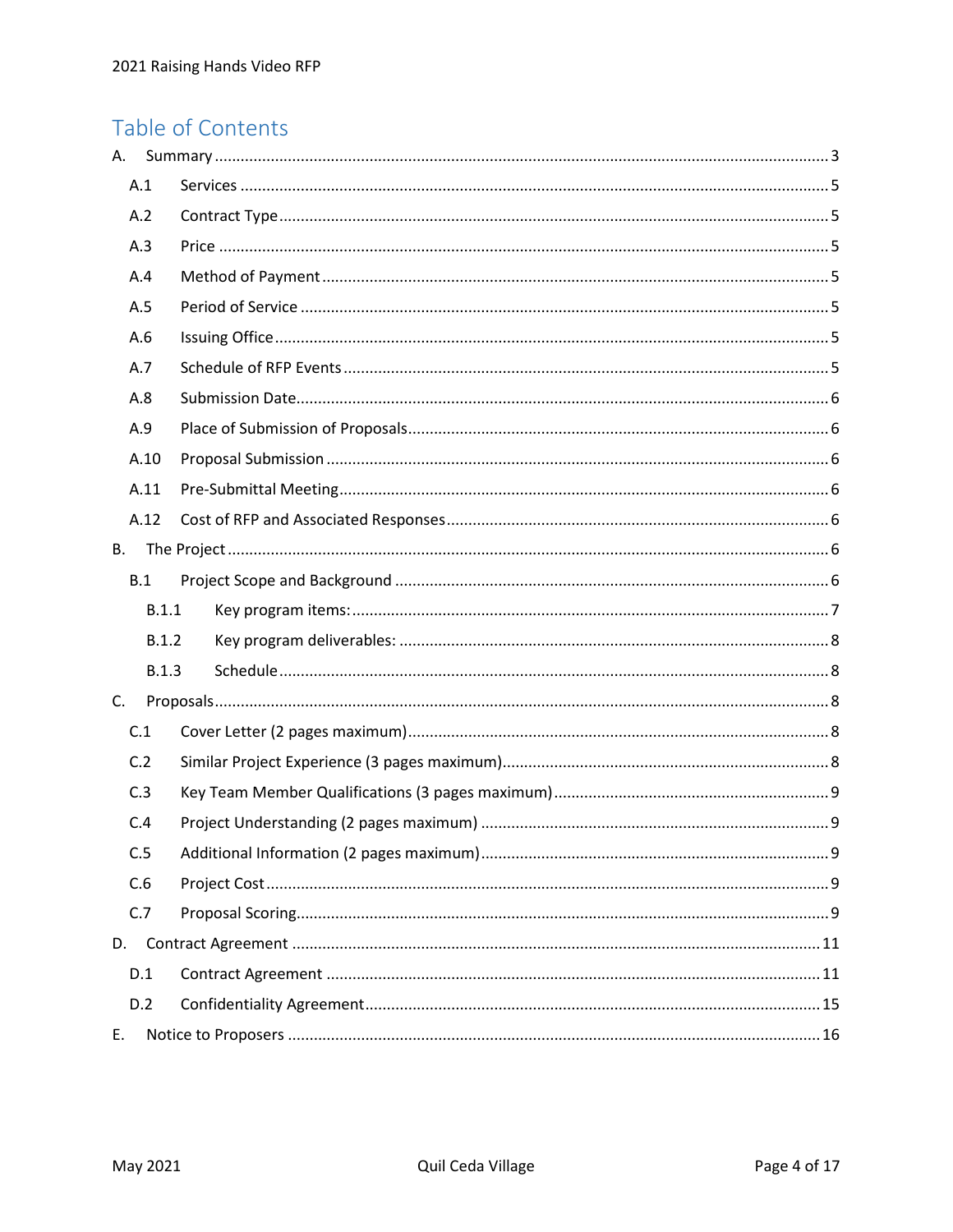#### <span id="page-4-1"></span>A.1 Services

The Video Production Company shall provide all digital video design, development and production services for the "Raising Hands" video for Quil Ceda Village located in Tulalip, Washington.

#### <span id="page-4-2"></span>A.2 Contract Type

This is a negotiated Guaranteed Maximum Price Contract for digital video design, development and production services. Quil Ceda Village may select and award to other than the lowest price offer. Quil Ceda Village intends to award the entire scope of the contract (design, development and production services) to an individual Video Production Company. Quil Ceda Village reserves its right to award or make no award at all.

#### <span id="page-4-3"></span>A.3 Price

Video Production Companies shall submit a price proposal as part of their response to this RFP. Quil Ceda Village may choose to make award to the successful Proposer at the proposed price, or may elect to enter discussions with a Proposer to arrive at a price.

#### <span id="page-4-4"></span>A.4 Method of Payment

Progress payments shall be made for work in progress related to a schedule of values and milestone achievement. Advance payments may be authorized.

#### <span id="page-4-5"></span>A.5 Period of Service

Video Production Company shall commence work within 10 days of contract award or notice to proceed, whichever is later. Total contract phases shall be complete no later than September 30, 2021 .

#### <span id="page-4-0"></span>A.6 Issuing Office

The Quil Ceda Village – Charitable Giving Office is the issuing office for this Request for Proposal. QCV – Charitable Giving Office is the sole point of contact for this RFP. Point of Contact for this RFP is:

Marilyn Sheldon 8802 27th Avenue NE, Tulalip, WA 98271-9694 Fax: (360) 716-5070

E-mail: msheldon@tulaliptribes-nsn.gov

Any questions should be addressed to the Point of Contact in writing either by facsimile or email. Questions shall be compiled and formal answers published as an addendum to this solicitation. No addendum is effective unless it is formally published by the QCV – Charitable Contributions Office.

#### <span id="page-4-6"></span>A.7 Schedule of RFP Events

- RFP Document Availability Date: May 10, 2021
- Pre-submittal meeting, which is not mandatory, will be held on Monday, May 17, 2021 at 10:00 a.m.
- Last Date for Questions, Requests for Clarifications and Request for Changes: seven (7) days prior to closing date for RFP submissions.
- Closing Date for Submissions: June 11, 2021
- Tentative Interviews: Fourth week of June 2021, if necessary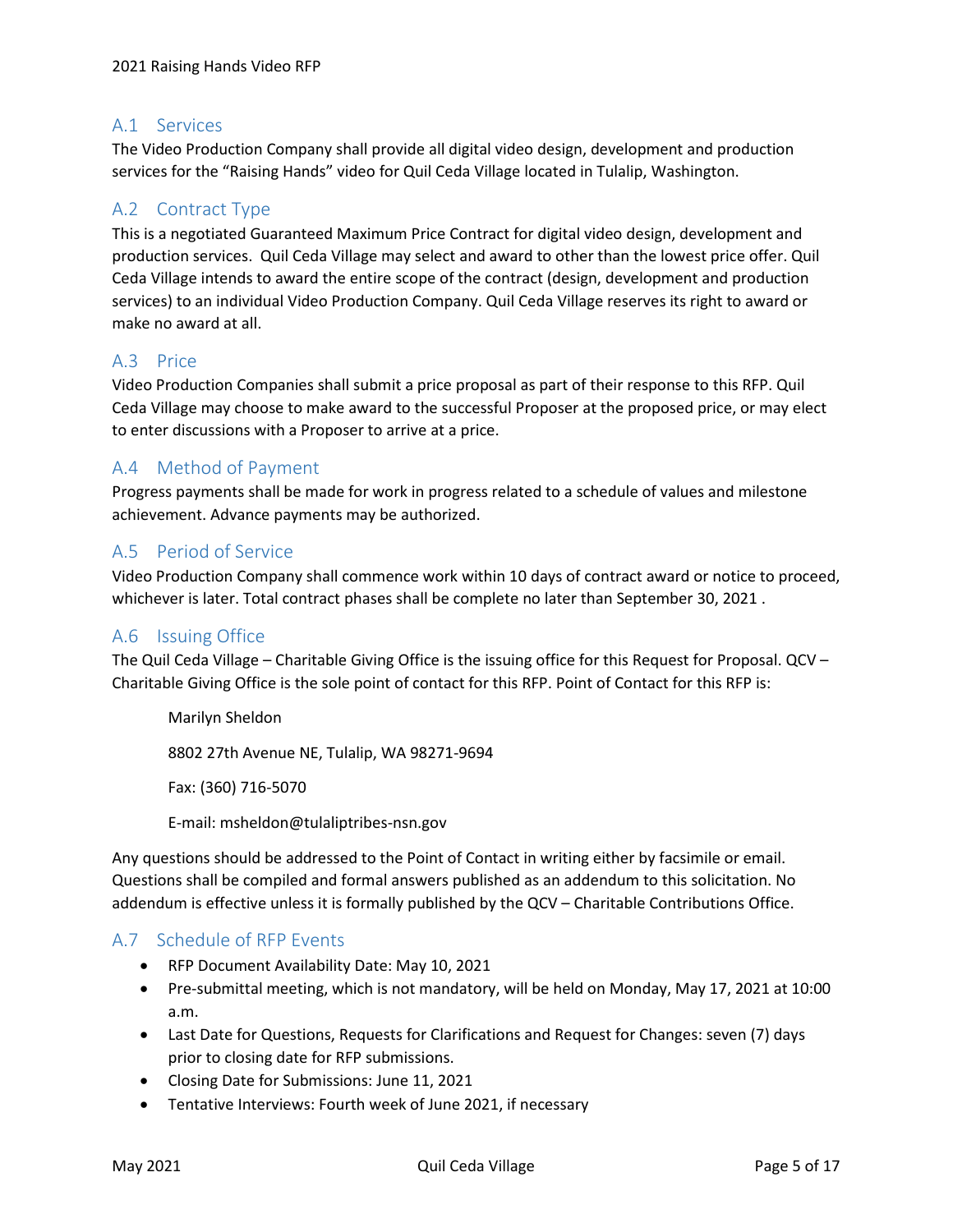- Notice of Intent to Award: July 9, 2021
- Negotiated Guaranteed Maximum Price Contract Award: July 16, 2021

#### <span id="page-5-0"></span>A.8 Submission Date

Proposals are due no later than June 11, 2021 at 2:00 pm local time.

#### <span id="page-5-1"></span>A.9 Place of Submission of Proposals

Completed proposals shall be submitted to:

The Consolidated Borough of Quil Ceda Village Administrative Office 8802 27th Avenue NE Quil Ceda Village, WA 98271

#### <span id="page-5-2"></span>A.10 Proposal Submission

Proposals shall be submitted in the form as outlined in Section C. Proposals submitted in a format other than that specified will be considered nonresponsive and will not be considered.

#### <span id="page-5-3"></span>A.11 Pre-Submittal Meeting

A recommended pre-submittal meeting, which is not mandatory, is scheduled for May 17, 2021 at 10:00 am at

> The Consolidated Borough of Quil Ceda Village Administrative Office 8802 27th Avenue NE Quil Ceda Village WA 98271

#### <span id="page-5-4"></span>A.12 Cost of RFP and Associated Responses

Except as outlined in this Section, this RFP does not commit Quil Ceda Village to paying any expenses incurred by any Firm in the submission or presentation of a proposal, or in making the necessary studies for the preparation of a proposal, or in traveling to the site of the interviews.

### <span id="page-5-5"></span>B. The Project

#### <span id="page-5-6"></span>B.1 Project Scope and Background

This project will create a digital video(s) in which the Tulalip Tribes of Washington will honor and educate others on six charitable organizations or enterprises that exemplify the Tulalip Tribes' giving and show the outside community that Tulalip Tribes not only care about their immediate community but also about outside communities' region wide. The video(s) will also educate others in showing that the Tulalip Tribes is here, and they are about building a healthy, sustainable community.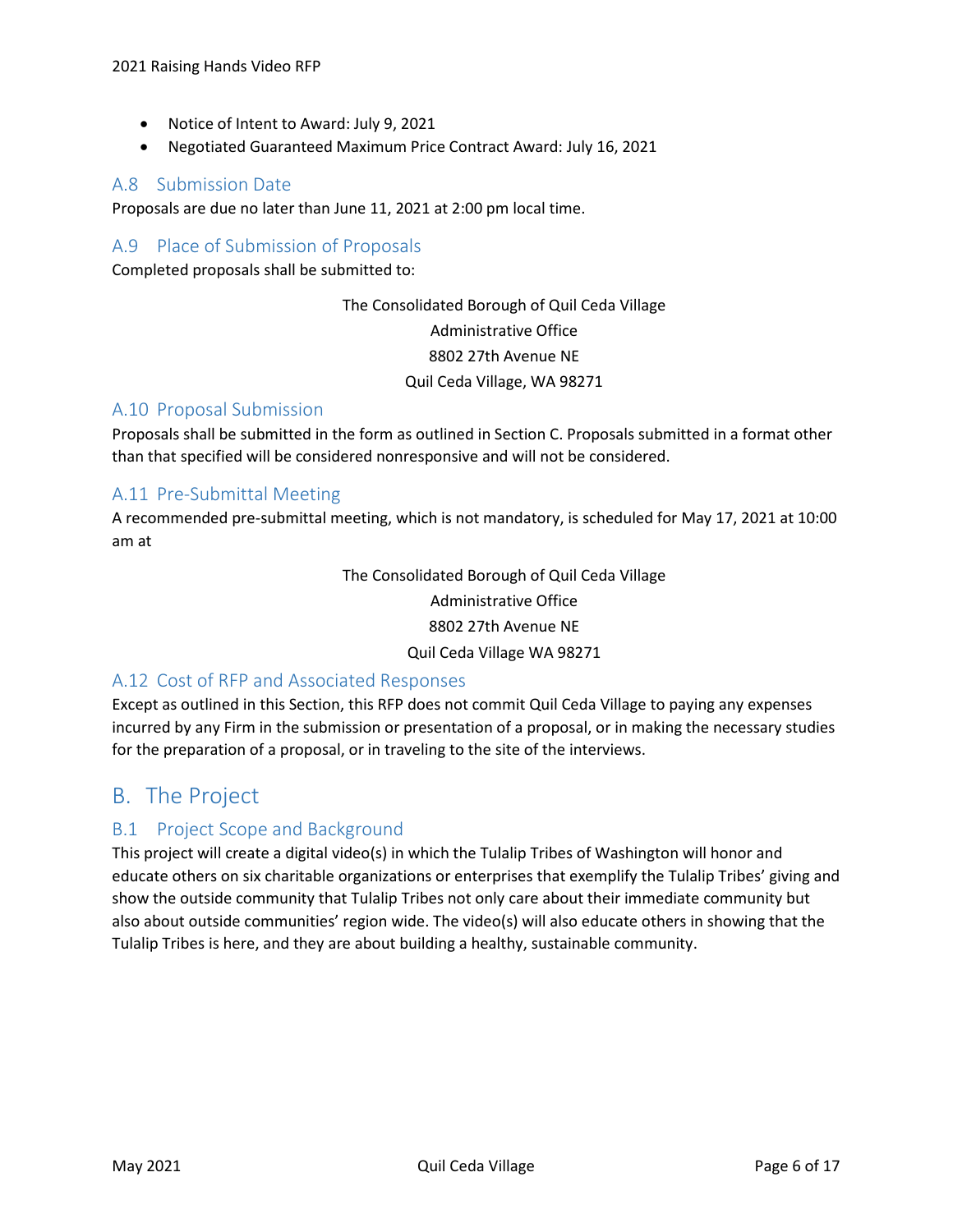- <span id="page-6-0"></span>B.1.1 Key program items:
- *B.1.1.1 All video production review and final submittals shall be prepared and submitted in 100% HD quality format.*
- *B.1.1.2 Selected Proposer will be required to contact and coordinate interviews with certain Tulalip Tribes' Board of Directors and various charitable organizations or enterprises. The Quil Ceda Village Project Manager will provide the selected company with an interview contact list.*
- *B.1.1.3 The selected proposer must be able to adhere to the schedule as outline it Section B.1.3*
- *B.1.1.4 Selected Proposer should plan for post editing requirements after the charitable event is held.*
- *B.1.1.5 Selected Proposer will be required to turn-over all unedited "B-roll" digital video footage at the completion of this Contract to Quil Ceda Village.*
- *B.1.1.6 Selected Proposer shall plan for a design review and completion status meetings with representatives of Quil Ceda Village once every other week commencing with issuance of a Notice to Proceed until Contract completion. Meetings shall be held in a mutually acceptable location to all parties.*
- *B.1.1.7 Selected Proposer shall submit via a file sharing service (such as Dropbox) unedited versions of the digital video which include previous review comments of Quil Ceda Village for review and comment prior to final production of the video. The contractor shall allow 5 days for this review. If a digital files service is not available or practical the proposer will submit at least five (5) copies on portable media devices.*
- *B.1.1.8 All versions of the produced and unproduced digital video footage, including unedited "B- roll" video footage shall become the sole and exclusive property of Quil Ceda Village, in the public and private domain, and not the property of the selected Proposer. The selected Proposer shall not copyright, or cause to be copyrighted, any portion of said videos prepared for or submitted to Quil Ceda Village as a result of this solicitation.*
- *B.1.1.9 The consolidated video shall contain an intro/title slide at the beginning of the video and a title slide before each of the individual charity showcase video. The into/title slide shall contain the text Raising Hands 2021 and modeled after the Raising Hands 2021 theme. The title slides between each showcase video shall contain the name of the charity and the name of the service area of the charity (this information will be provided to the contract at the time of the identification of the charity to be showcased) modeled after the Raising Hands 2021 theme.*
- *B.1.1.10 The individual charity video shall have intro/title at the beginning of the video and a closing slide at end of each charity video. These slides shall be modeled after the 2021 Raising Hands theme; the theme will be provided at mutually agreed upon time.*
- *B.1.1.11 Video producer may at their discretion provide "production credits" at the end and only at the end of the consolidated video.*

It is the responsibility of each proposer, before submitting, to examine thoroughly the RFP documents; consider tribal, federal, and local laws, ordinances and regulations that may affect cost, progress, and performance of the work; and to study and carefully correlate the proposer's knowledge and observations with the RFP documents and other related data.

The project and all program elements shall be designed and performed to meet all applicable tribal, federal and local laws, codes, and ordinances, and will follow industry best practices. Acceptance of a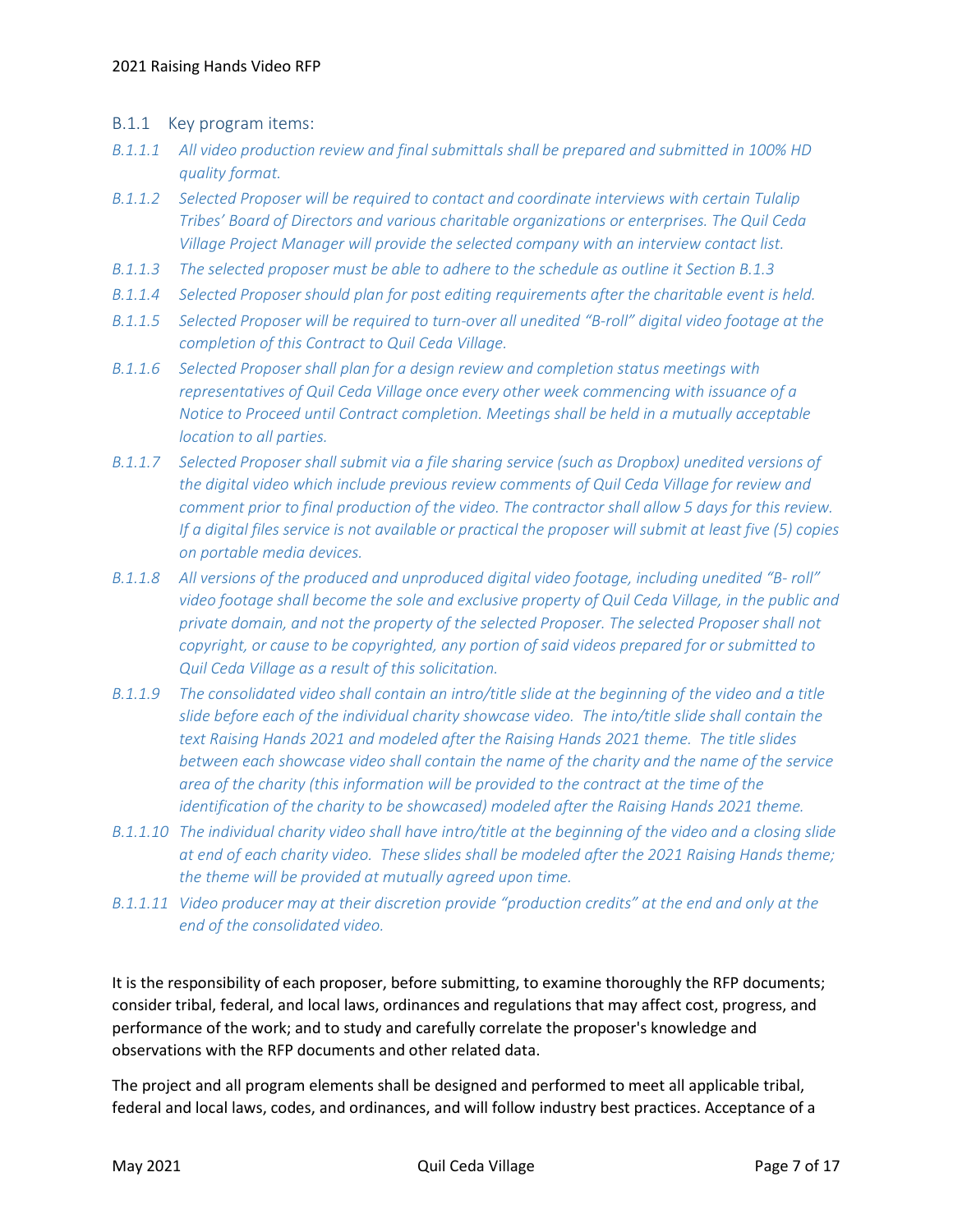proposal, whose terms are not in compliance with this requirement, unless specifically highlighted in the proposal, shall not relieve the video design, development and production company of the requirement to comply and will not be the basis for any request to increase price.

#### <span id="page-7-0"></span>B.1.2 Key program deliverables:

- *B.1.2.1 Six (6) videos delivered in mp4 format. The video's will be broken down as follows:*
- B.1.2.1.1 Six (6) videos five to seven (5- 7) minute (approximate length) each showcasing an individual charitable organization in mp4 format.
- *B.1.2.2 One 30-minute (approximate length) consolidated video containing the six (6) showcase videos (Section B.1.2.1.1), the resulting video shall be delivered in mp4 format. The order of the videos will be provided to the Proposer after a review of the six (6) charity videos.*
- *B.1.2.3 All unedited "B-roll" digital video footage.*

#### <span id="page-7-1"></span>B.1.3 Schedule

- *B.1.3.1 At the time of award, the vendor will be provided with the names of the six (6) charities.*
- *B.1.3.2 All charities will be filmed at a time negotiated by the videographer and individual charitable organization.*
- <span id="page-7-2"></span>*B.1.3.3 Final treatment and editing will be at a time agreed upon by the selected videographer and Project Manager.*

#### B.2 COVID-19 Safety Precautions

When working directly with a charitable organization, the contractor will follow Tulalip, Federal, State, County and/or City guidance as it relates to COVID-19 safety precautions. In the event that there is conflicting guidance, contractor will work with each charitable organization and follow that organizations guidance.

### C. Proposals

Responses to this RFP should not exceed a total of twelve (12) 8.5 x 11 pages, exclusive of cost information (section C.6 below). The response to the RFP must include:

#### <span id="page-7-3"></span>C.1 Cover Letter (2 pages maximum)

Provide a signed cover letter from an authorized officer or director of the submitter, including an acknowledgement and acceptance of the Contract contained in Section F.

#### <span id="page-7-4"></span>C.2 Similar Project Experience (3 pages maximum)

Include specific project citations with dates of completion and owner/ reference name and phone number. Projects should be both recent and relevant. Photographs of projects may be excluded from the page limit. Digital videos of similar design, development and production services as that being requested in this Request for Proposal may be submitted. The proposal should address:

- Experience and understanding of digital video design, development and production.
- Experience with the design process for digital videos.
- Experience in design project administration.
- Experience in design, development and production oversight, project objectives and schedule adherence.
- Experience of the company's team together on similar projects.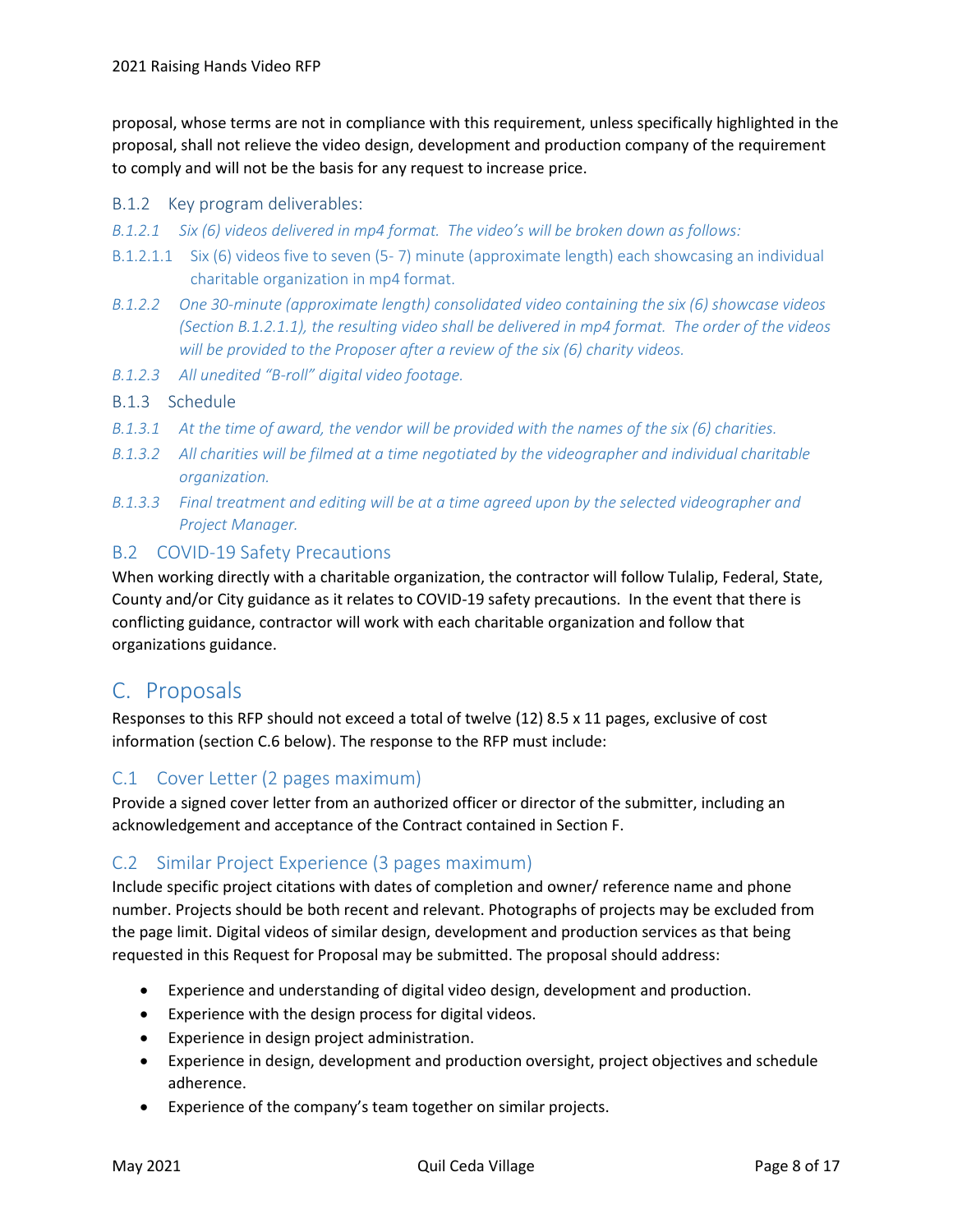- Experience in keeping exact expenses within budget.
- Knowledge of applicable tribal, Federal and local requirements and approvals process.

#### <span id="page-8-0"></span>C.3 Key Team Member Qualifications (3 pages maximum)

Provide an organization chart showing the role and relationships of all Team members. Also indicate the primary individuals that will be working on this project, and their office location. Preference will be given to Native American-owned enterprises or organizations and the employment of "preferred" individuals.

Provide resume information for each key Team individual, including the Project Manager, Video Design Manager and Video Production Manager. Provide an indication of the individual's availability and commitment to the project through completion.

#### <span id="page-8-1"></span>C.4 Project Understanding (2 pages maximum)

Provide a summary of key points of the project and your team's ability to address those points.

#### <span id="page-8-2"></span>C.5 Additional Information (2 pages maximum)

Any additional information is to be included in this section, which the proposal may use to address any design options, or additional features or options the proposer would like to discuss.

#### <span id="page-8-3"></span>C.6 Project Cost

In a separate sealed envelope labeled with the Proposer's name, please provide the total project cost proposal to develop, design and produce the digital video. Proposers are to provide a level of detail that will illustrate design, development and production costs, and any recommended phasing. Also provide in this section, a properly completed "Signature of Bidder's Duly Authorized Representative" form, and all Representations and Certification contained in Section E. This project will be awarded as a negotiated Guaranteed Maximum Price contract; project costs included in the proposal should include all costs required to deliver a complete and usable digital video.

Costs should be grouped and presented as follows:

- Digital Video Development and Administrative Support.
- Digital Video Design and Technical Support.
- Digital Video Production Phase.
- Post editing of digital video after charitable event is held.

When preparing its cost proposal, the proposer should prepare its proposal such that costs for each level are segregated and understandable.

#### <span id="page-8-4"></span>C.7 Proposal Scoring

Proposals will be scored according to the following formula:

- Similar Project Experience (30 points)
- Key Team Members (30 points)
- Project Understanding (20 points)

All of the information listed above (lines C.1 through C.6) will be scored, and the scoring will be used as the basis to select a shortlist of Finalists. Once a list of Finalists has been determined from the Technical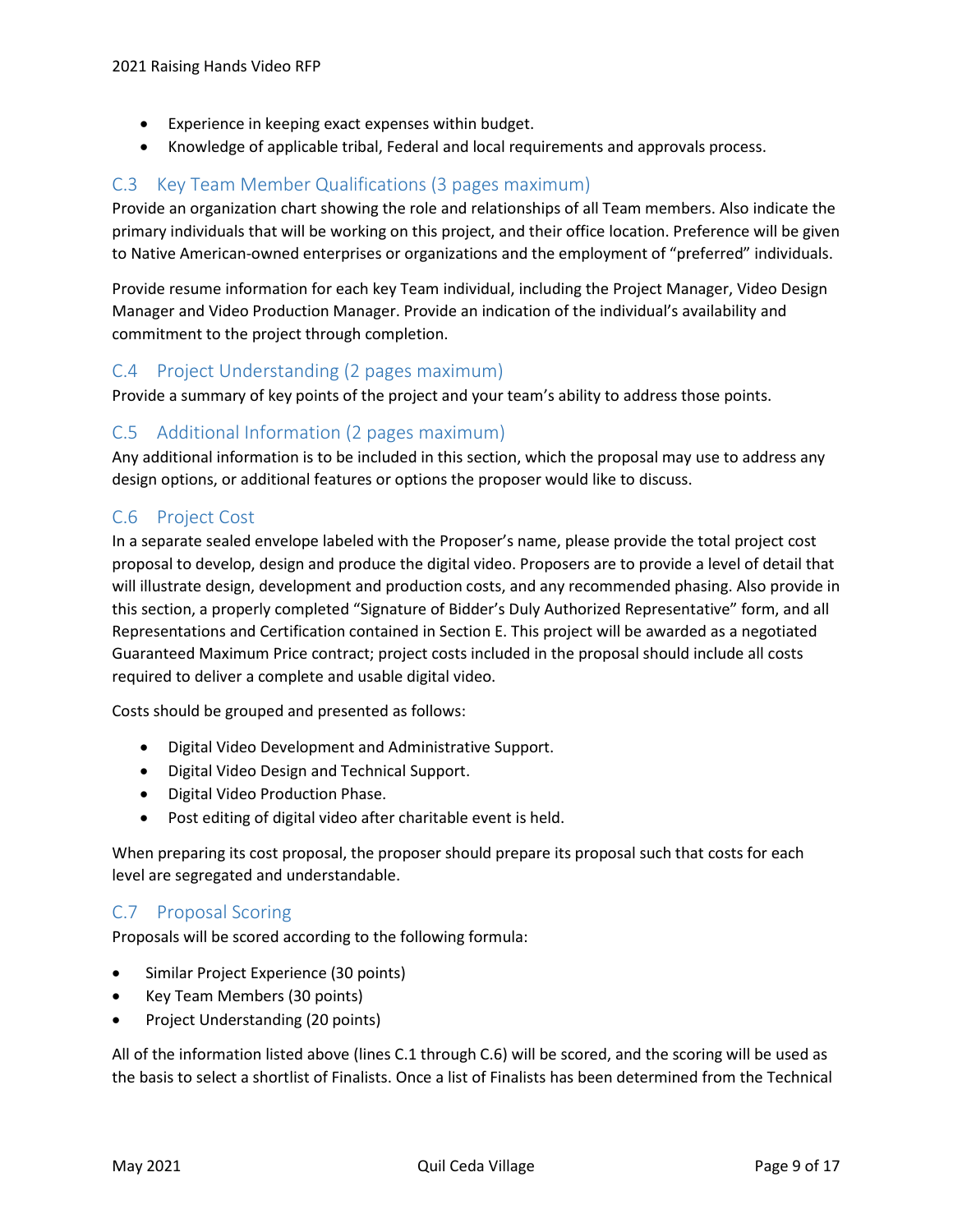Evaluation, Finalists' Price Proposals will be opened and evaluated along with the Technical Proposal. At this stage, Technical Merit and Price are roughly equal in importance.

Shortlisted firms may be asked to present their qualifications, concept designs and their cost proposals at an interview. Interviews, if conducted, will be judged, and the scoring will factor into the final selection.

The Proposer should submit its best proposal initially as Quil Ceda Village intends to evaluate proposals and make an award without discussions (except clarifications). Additionally, the Quil Ceda Village reserves the right to conduct discussions should Quil Ceda Village deem it necessary. The Proposer's proposal, along with these RFP documents, will be incorporated into the final contract at award.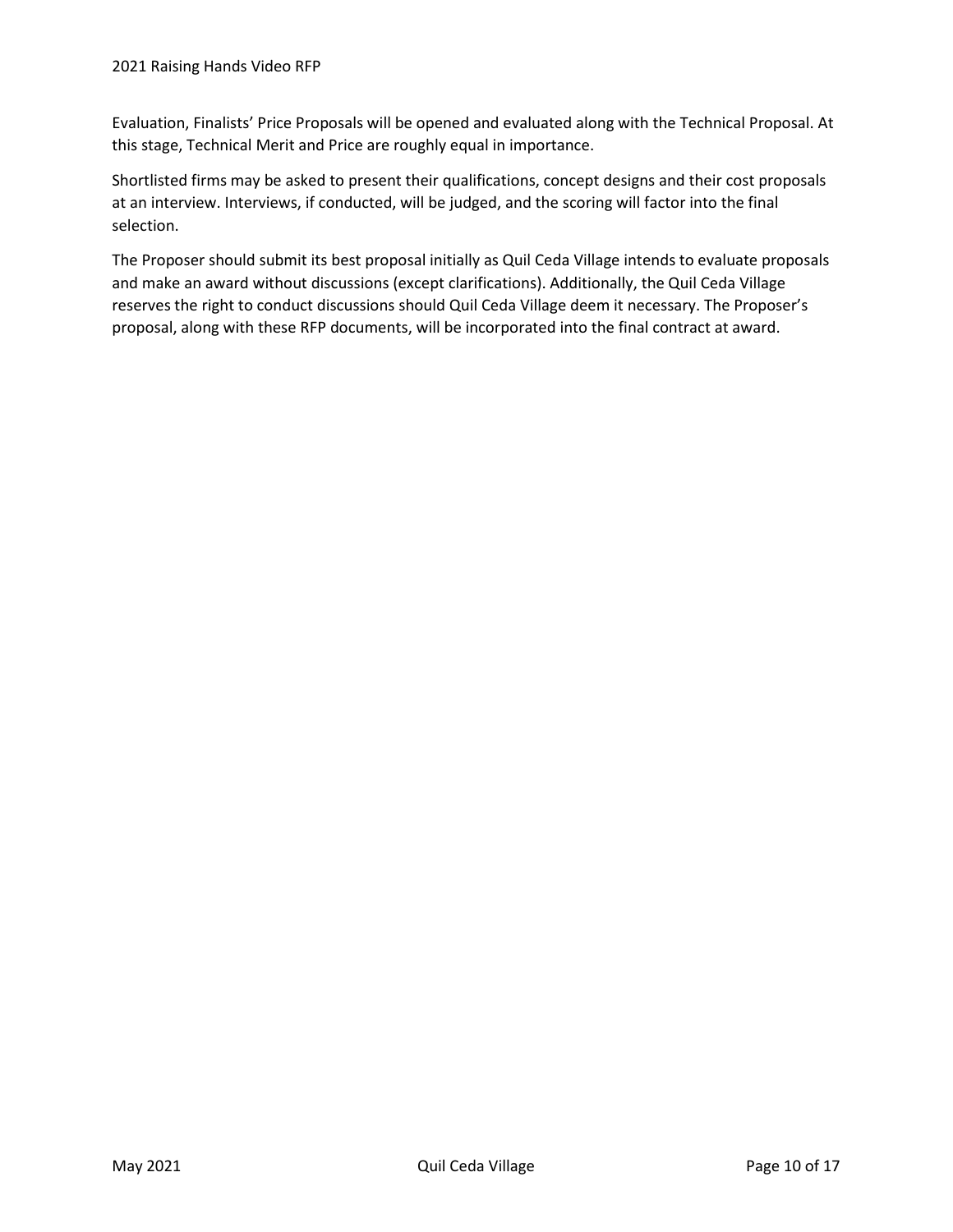### <span id="page-10-0"></span>D. Contract Agreement

#### <span id="page-10-1"></span>D.1 Contract Agreement

## **QUIL CEDA VILLAGE SERVICES – CONTRACTOR AGREEMENT**

1. This Agreement is entered into this th day of 2021 , between the Consolidated Borough of Quil Ceda Village, a municipal corporation of the Tulalip Tribes, 8802-27th Avenue NE, Quil Ceda Village, WA 98271, hereinafter referred to as the Village and hereinafter referred to as CONTRACTOR. The Village and CONTRACTOR hereby agree that the CONTRACTOR shall provide services to the Village for a specified period of time and for a negotiated Guaranteed Maximum Price as stated herein.

2. The period of time for this Agreement shall begin the th day of , 2021 and shall be complete by the 30th day of September 2021 .

3. Compensation: Payment for services under this Agreement shall be on the approved billable rate schedule for a Guaranteed Maximum Price basis. Guaranteed Maximum Price Payment for the completed project shall not exceed \$ dollars.

4. The Village's Project Manager authorized to implement the terms and conditions of this Agreement is designated as Marilyn Sheldon, Charitable Contributions department.

5. Scope of Work: The Scope of Work under this Agreement shall be as defined in the Request for Proposal, and Contractor's bid documents in response thereto.

6.a The Village shall make payment for a phase to the CONTRACTOR no later than thirty (30) days after the Village's accounting department begins processing CONTRACTOR's invoice for that work. Such processing shall begin after CONTRACTOR presents the invoices and deliverables to the Village's authorized representative and the authorized representative submits written approval to the accounting department for payment based on an inspection of the work. Ten percent (10%) of the total agreement amount may be withheld pending presentation and certified acceptability of a final progress report or deliverable. Payment by the Village does not constitute a waiver of any claims by the Village against CONTRACTOR concerning or arising out of this agreement. Acceptance of final payment by CONTRACTOR constitutes a waiver of all claims by CONTRACTOR.

6.b. CONTRACTOR agrees to maintain for inspection by the Village for seven (7) years after final payment all books, records, documents, and other evidence pertaining to the costs and expenses of this agreement, hereinafter collectively called, "records", to the extent and in such detail as will properly reflect all net costs, direct and indirect, of labor, materials, supplies, and services, and other costs of whatever nature for which reimbursement is claimed under the provisions of this Agreement.

7. Any and all reports, data, findings or other materials or deliverables under this Agreement shall become the property of and remain under the sole proprietorship of the Village.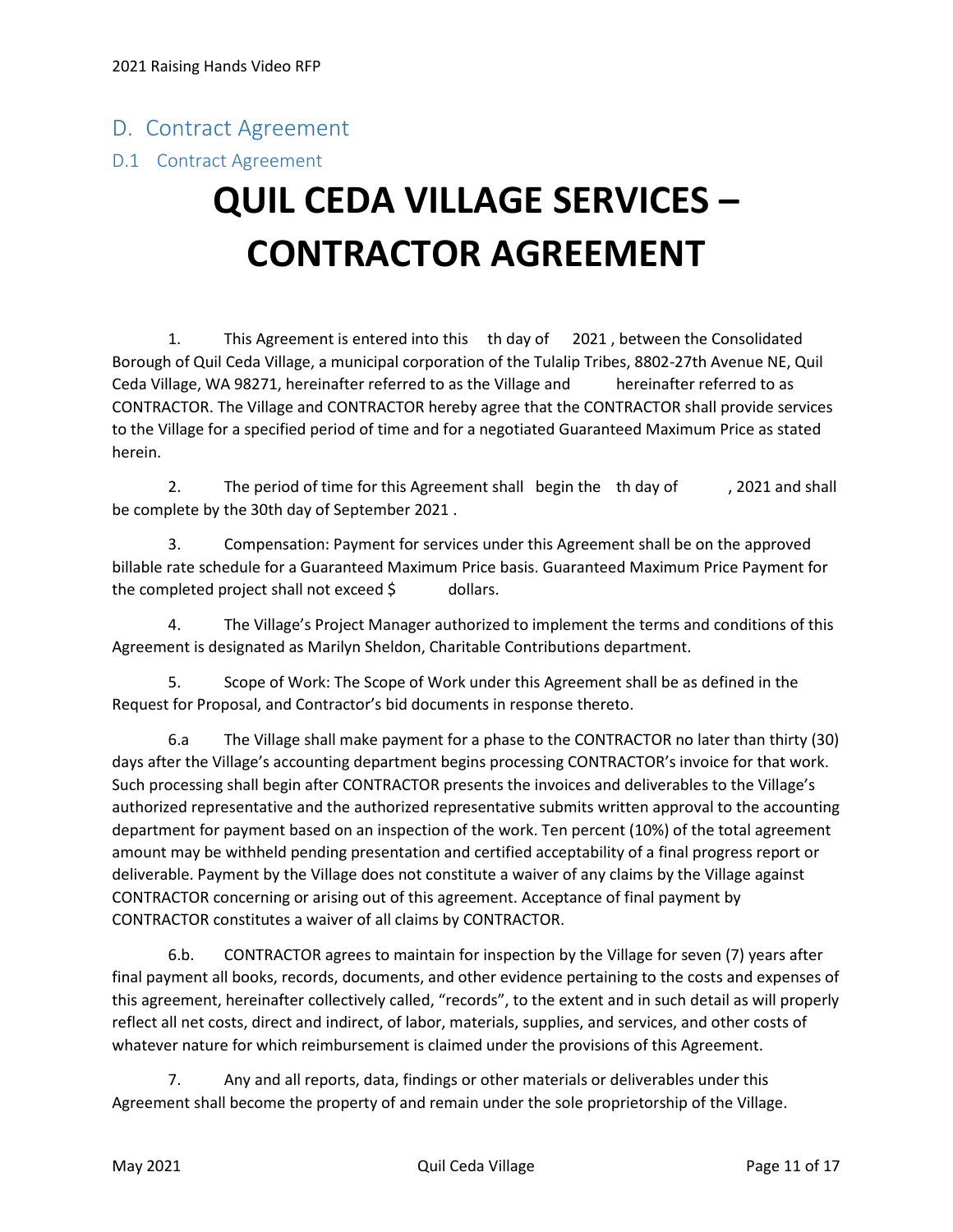CONTRACTOR will keep all information learned under this Agreement confidential and will not release any such information, either orally or in writing, to parties other than the Village, its agents, contractors or employees without the express written permission of the Village.

8. The Village and CONTRACTOR each binds themselves and their partners, agents, assigns, successors and legal representatives of such other party to this Agreement and to the partners, successors and legal representatives of such other party with respect to all terms and conditions of this Agreement.

9. Neither the Village nor CONTRACTOR shall delegate, assign, sublet or transfer their duties or interest in this Agreement without the written consent of the other party. Any such assignment, sublet, delegation or transfer shall be subject to the same terms and conditions as this Agreement.

10. Contract Documents. This Agreement shall include the Request for Proposal, including any addendum thereto, and any documents are other materials submitted by Contractor in response thereto, which are hereby incorporated by this reference as if fully set forth herein.

11. This agreement, including its referenced exhibits, represents the entire and complete agreement between the parties and supersedes all prior negotiations, representations, or agreements either written or oral and may be amended or modified only in writing signed by both parties. Nothing whatsoever in this agreement constitutes or shall be construed as a waiver of the Village's or the Tulalip Tribes' sovereign immunity. This agreement shall not be valid unless each and every Village signature designated below is affixed.

12. Services under this agreement are provided by CONTRACTOR acting in a consulting or personal services capacity and not as a Village employee. CONTRACTOR is not entitled to any payments not expressly stated herein for any fringe benefit whatsoever. CONTRACTOR acknowledges that CONTRACTOR is responsible for all applicable federal and state taxes, unemployment and labor and industries coverage. CONTRACTOR certifies that CONTRACTOR: (a) possesses all of the skills and tools necessary to perform services; (b) will establish their own specific hours for performing services; and (c) will determine their own location for performing services.

13. In the event payment for services under this agreement is made from federal or state funds, CONTRACTOR shall abide by all applicable federal and state laws and regulations governing such funds which laws and regulations are hereby incorporated by reference. Any rights of the CONTRACTOR are subject to the limitations on and availability of such funds to the Village. The CONTRACTOR shall, whether or not federal or state funds are involved, without additional expense to the Village, comply with all applicable laws and obtain all required licenses and permits necessary to execute the provisions of this agreement. CONTRACTOR shall file all required returns and notices. When working on the TULALIP Indian Reservation, CONTRACTOR shall comply with all Tribal laws. Before commencing work, CONTRACTOR shall obtain all required Tribal licenses and permits. CONTRACTOR shall indemnify and hold the Village and the Tulalip Tribes of Washington harmless from any and all costs, liabilities, or obligations by reason of the failure of CONTRACTOR or his or her employees, agents, subcontractors or assigns to comply with any applicable law.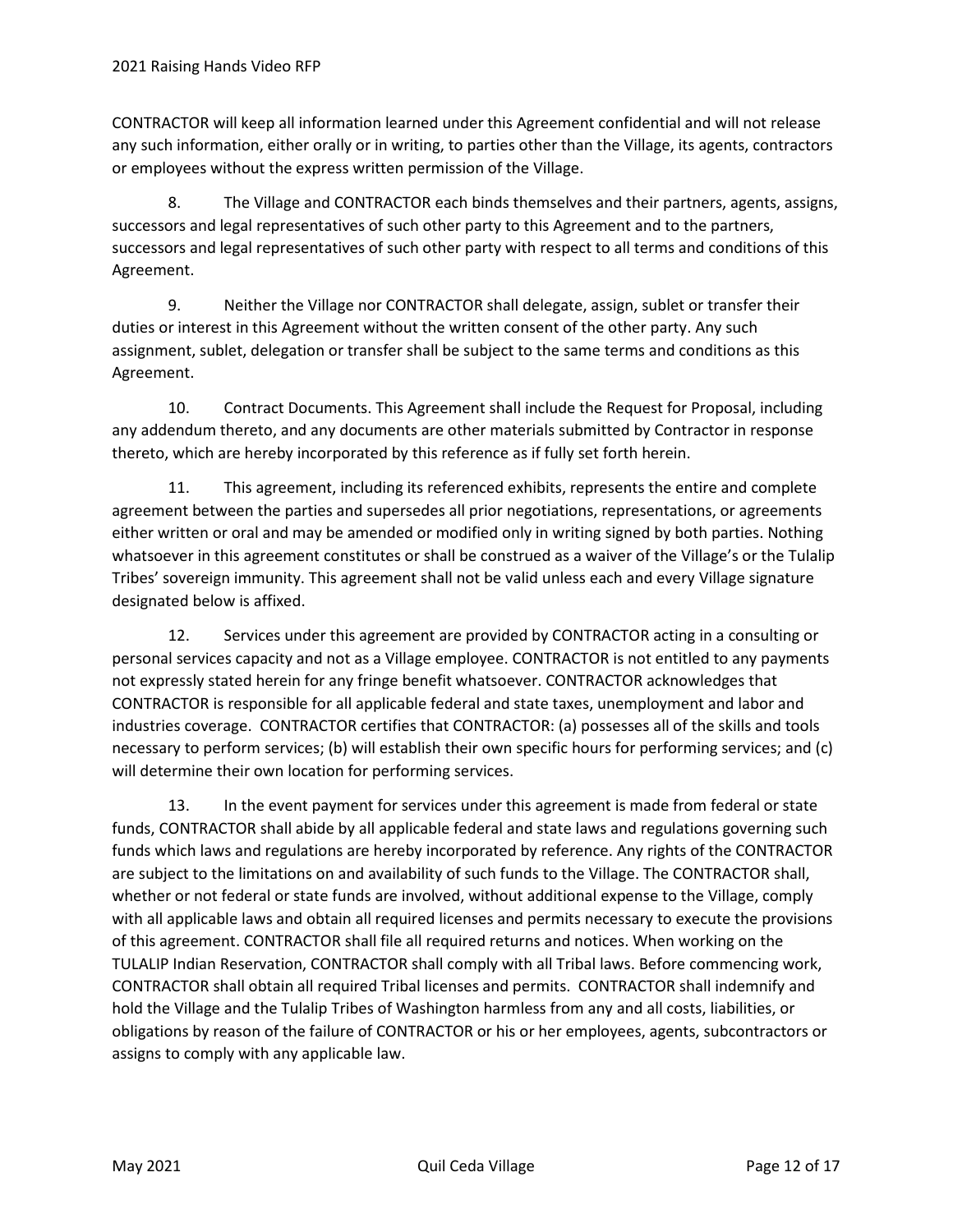14. CONTRACTOR shall not discriminate against any employee or applicant for employment on the basis of race, color, religion, age, sex, national origin, or handicap, with regard to employment upgrading, demotion, transfer, recruitment, advertising, layoff, termination, rates of pay, or other forms of compensation and selection for training. Notwithstanding the foregoing, the CONTRACTOR shall provide preference in employment and subcontracting to enrolled members of TULALIP and members of the TULALIP community as well as enterprises or businesses wholly-owned by TULALIP or its members in accordance with Tulalip Tribal Code Chapter 9.05, TERO Code, as it now exists or may be hereafter amended.

15. CONTRACTOR shall defend, indemnify and hold harmless the Village, its employees and agents against all loss, damage, liability, claims, lawsuits demands, or costs arising in connection with this agreement. CONTRACTOR shall reimburse the Village for all costs reasonably incurred to defend the Village against such claims through attorneys of the Village's choice.

16. CONTRACTOR shall promptly notify the Village of any litigation arising from or affecting its operations under this Agreement, including any bankruptcy or insolvency proceedings of CONTRACTOR or of its assignees or subcontractors. The CONTRACTOR shall not assign its rights under this Agreement without first obtaining the Village's written approval.

17. CONTRACTOR shall not be entitled to any interest on any amount found due and owing hereunder, whether before or after judgment, but shall, at most, only be entitled to the amount specified in paragraph number three.

18. The negotiation and execution of this agreement shall be deemed by the parties to have occurred within the TULALIP Indian Reservation and any interpretation thereof shall be in accordance with the laws of the Quil Ceda Village and the Tulalip Tribes.

19. The Village may terminate this Agreement without cause on ten days' written notice and in such case, CONTRACTOR shall only be entitled to payment for work performed prior to receipt of said notice. Additionally, the Village may immediately suspend operations under this Agreement by written notice of any breach. Suspension shall continue until the Village's authorized representative certifies in writing that the breach is remedied. If CONTRACTOR is still in breach after seven days from the notice of suspension, the Village may, without further notice, terminate all rights of CONTRACTOR under this Agreement.

20. Any failure by the Village to suspend or terminate this Agreement in case of breach shall not waive CONTRACTOR's duty to perform strictly in accordance with this Agreement. Failure by CONTRACTOR to perform on its part any duty, term or condition herein shall constitute a breach.

21. Any notice sent under paragraphs 18 - 19 may either be sent by personally giving a copy thereof to CONTRACTOR or its agents, employer or contractors or mailing a copy to the address set forth below.

22. The failure of the Village to assert any claim or right at any time under this Agreement shall not waive its right to assert any claim or right at a later time.

23. The Village's authorized representative shall be allowed to observe any work done by the CONTRACTOR which is covered by this agreement.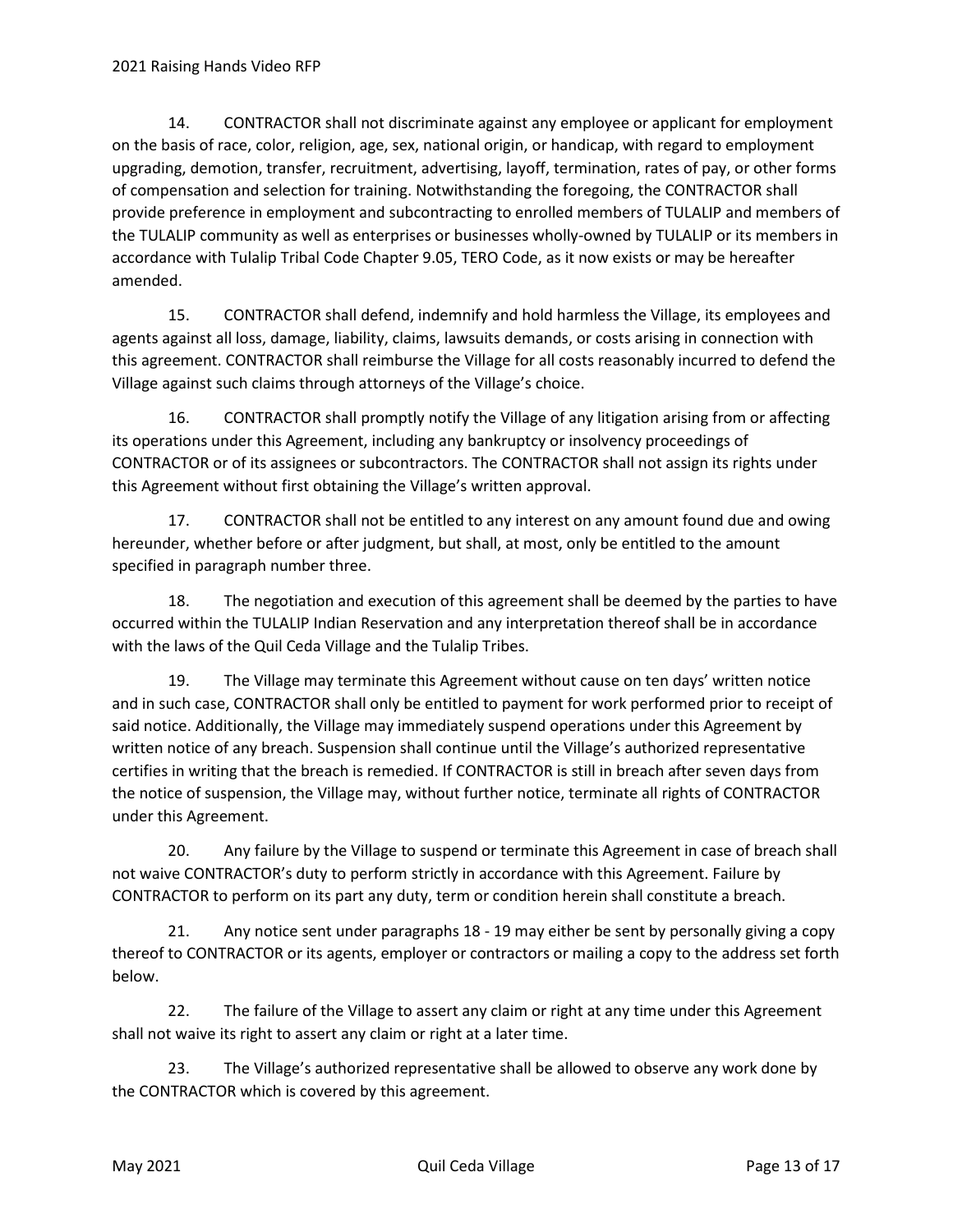2021 Raising Hands Video RFP

Signed and executed this th day of , 2021 by:

QUIL CEDA VILLAGE CONTRACTOR

**Martin Napeahi General Manger, Quil Ceda Village** **Signature of CONTRACTOR**

**Address:**

**Phone: Tulalip Business License No. Federal Tax ID No.**

Exhibits: Notice to Proposers Confidentiality Agreement Request for Proposals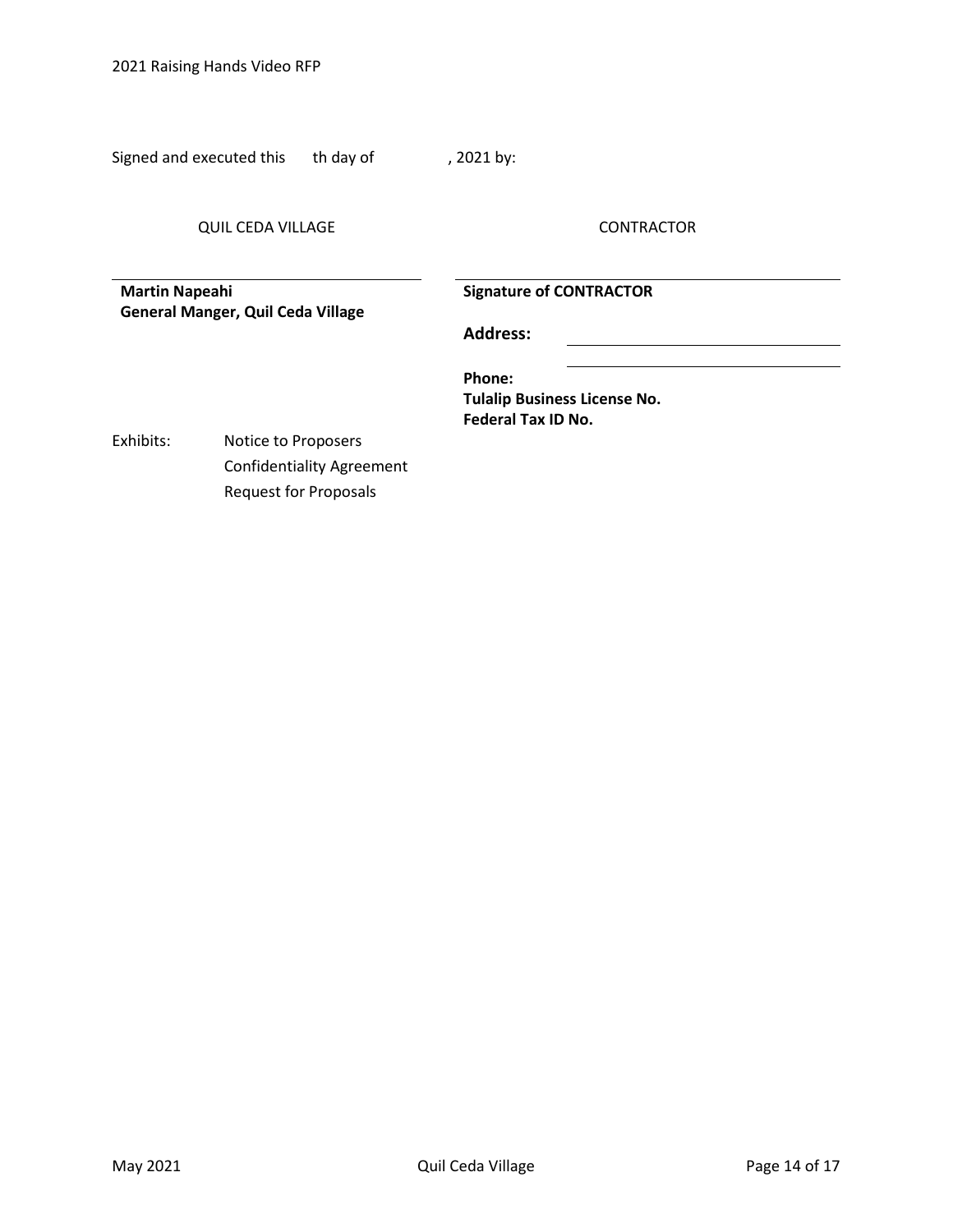#### <span id="page-14-0"></span>D.2 Confidentiality Agreement

## Quil Ceda Village **CONFIDENTIALITY AGREEMENT**

#### Upon award of a Contract the successful Proposer shall provide Quil Ceda Village with a completed and signed Confidentiality Agreement as set forth herein. Successful Proposer shall also provide Quil Ceda Village with a Confidentiality Agreement completed and signed by all lower tier contractors and or suppliers whom may perform Work on the Project.

I / we, the undersigned, have been provided certain confidential and proprietary information ("Confidential Information") regarding the Tulalip Tribes of Washington and Quil Ceda Village for the Project identified as "Raising Hands" Video Project ("Project"). "Confidential Information" shall include, without limitation, all financial information, data, materials, products, manuals, business plans, marketing plans, Project design documents, or other information disclosed or submitted orally, in writing, or by any other media.

The undersigned acknowledges that this Confidential Information is sensitive and confidential in nature, and that the disclosure of this information to anyone not part of this Agreement would be damaging to the Tulalip Tribes of Washington or Quil Ceda Village.

In consideration of the premises herein contained, I / we understand and agree that I / we will not disclose any "Confidential Information" regarding this "Project" to any person(s) not a party to this Agreement. Furthermore, I / we will not disclose any of this information directly or indirectly to any competitor of the Tulalip Tribes of Washington or Quil Ceda Village.

Agreed to and accepted:

Signature:

Title:

Printed Name:

Date: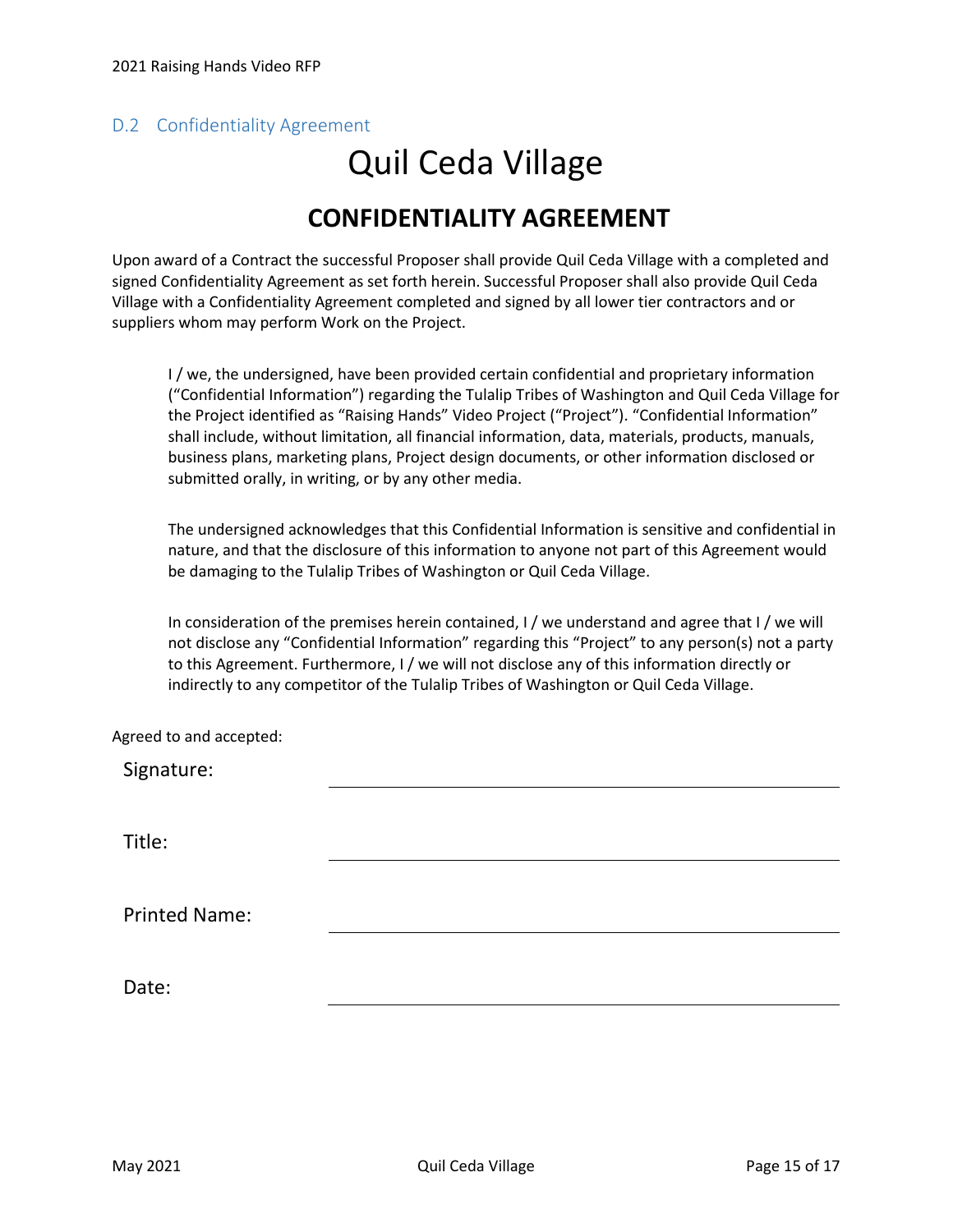### <span id="page-15-0"></span>E. Notice to Proposers

## Quil Ceda Village **NOTICE TO PROPOSERS**

Sealed Requests for Proposals will be received by Quil Ceda Village, at 8802 27th Avenue NE, Tulalip, WA 98271 for the following Project:

*Project No. RH-21-001*

"Raising Hands" Video Design and Production Services

Quil Ceda Village, Washington

in accordance with the Statement of Scope of Work and Specifications prepared by:

Consolidated Borough of Quil Ceda Village

8802 27th Avenue NE

Quil Ceda Village, WA 98271

The Project Manager for the Project is:

Consolidated Borough of Quil Ceda Village 8802 27th Avenue NE Quil Ceda Village, WA 98271 Attn. Ms. Marilyn Sheldon Telephone: (360) 716-5070 Facsimile: (360) 651-4249

Work under this Contract will include design and production services to produce the "Raising Hands" video for Quil Ceda Village. The "Raising Hands" video will honor and educate others on several charitable organizations or enterprises that exemplify the Tulalip Tribes' giving and show the outside community that Tulalip Tribes not only care about their immediate community but also about outside community's region wide. It will also educate others in showing that the Tulalip Tribes is here and they are about building a healthy sustainable community. All Contracted work shall be completed by no later than Monday, September 30th, 2021 .

Native American Preference related to contracting, subcontracting and suppliers in the project is required. The Tulalip Tribes Board of Directors has the authority to require those employers subject to Tulalip Tribal Code Chapter 9.05, TERO Code, and applicable federal laws and guidelines, to give preference to Indians in hiring, promotions, training, and all other aspects of employment contracting and subcontracting and must comply with Chapter 9.05 and the rules, regulations and orders of the TERO Commission. For more information about Chapter 9.05, contact the Tulalip Tribes' TERO Department at 6406 Marine Drive, Tulalip, WA 98271, Office (360) 716-4747 or Facsimile (360) 651- 3474.

Sealed Requests for Proposals will be received for: